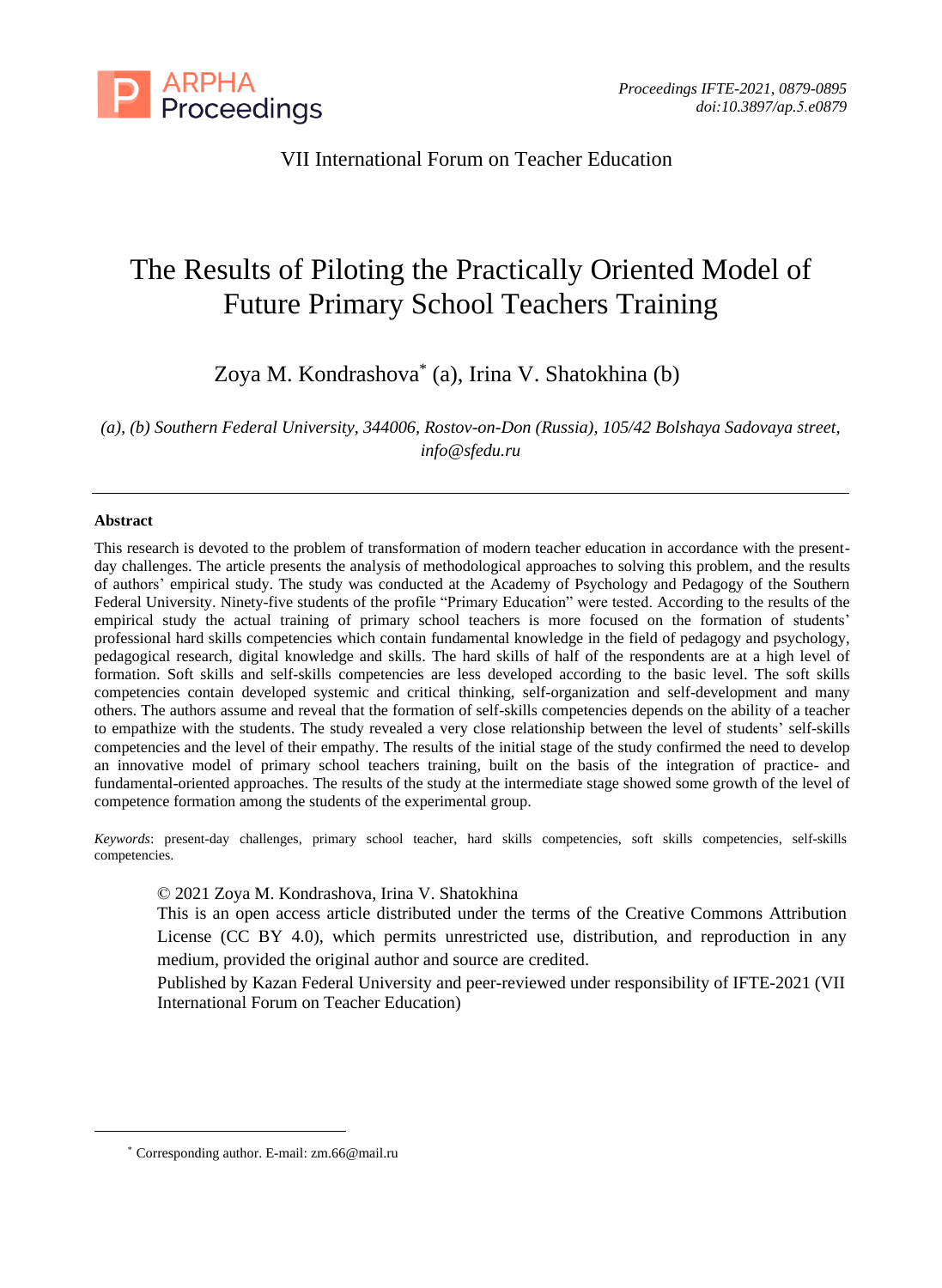#### **Introduction**

The socio-cultural framework of peoples' and states' life determine the functioning of each human life and human communities as a whole. They create images-patterns that serve as educational targets, as well as conditions that promote or hinder the achievement of these targets (Kornetov, 2016). The socio-cultural framework of modernity can be described as the challenges that modern education, including the training of teachers, seeks to meet. Among the present-day challenges, which dictate the need to transform Russian universities and higher education as a whole, researchers note, first of all, the fourth industrial revolution and the development of digital technologies. The transformation of higher education according to the new paradigm is primarily associated with the use of computer science and artificial intelligence, the analysis and processing of big data, the use of blockchain technology and other digital transformations (Fadeev, Zmeev & Gazizov, 2020). The increasing digitalization of all spheres of public life brings, on the one hand, previously unknown opportunities, and, on the other, hidden dangers for the humanitarian component of social existence. The result of the modern confrontation between the traditional ("conservative, saving") and rationalistic (corresponding to the scientific and technological type of civilization) educational paradigms should turn into an anthropocentric stage of education development, which is based on the presence of a human dimension in all spheres of human knowledge: nature, society and man himself. The anthropocentrism of society and education is characterized by the dominance of intangible values, the focus on solving environmental and other global problems caused by the scientific and technological development of modern civilizations, and the priority of information consumption over material and energy one. The transition to the anthropocentric paradigm of teacher training requires its deep targeted, structural and technological restructuring (Shishov & Kalney, 2016).

The present-day challenges determine the directions of changes in the field of education of modern people. The changes are related to the requirements imposed by society on an educated person. An educated person today is, first of all, a researcher who has a holistic education, aspires to personal growth, skillfully uses various tools to achieve goals, successfully uses information and communication technologies (Guseva, Pivnenko & Shatokhina, 2015). The rapidly changing modern world requires graduates of a higher school not only to possess the theoretical foundations of their profession, but also professional and applied skills, accordingly students' training at the universities is becoming more and more practice-oriented (Bulin-Sokolova, Obukhov, & Semenov, 2014; Guruzhapov, 2017; Kondrashova & Solokhin, 2016; Margolis, 2014; Shatokhina & Tatarenko, 2018). The strengthening of applied orientation of higher education should not, however, lead to the loss of its traditional fundamental character, which is the key to a broad outlook, critical and meta-subject thinking, as well as the formation of soft-skills of a university graduate that are so relevant in modern conditions (Yadrovskaya, 2013). It also refers to higher pedagogical education.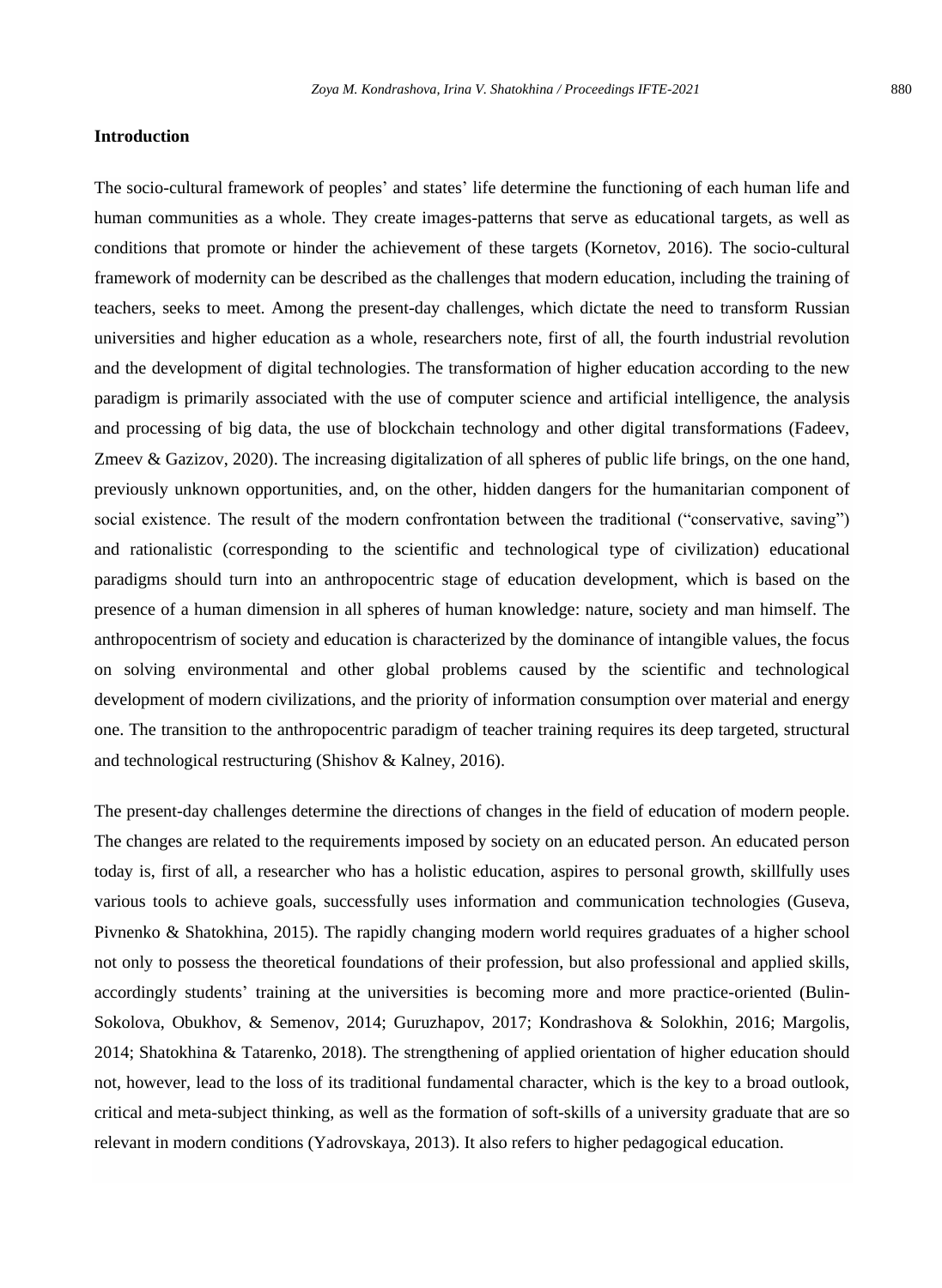The list of qualities required today from the future teacher can be continued further, but the question arises: is the modern system of higher pedagogical education ready to respond to the demands of the time? In our opinion, it is not. In line with the indicated dilemma, the problem of our study is formulated: what should be transformed in the training of primary school teachers at the university, so that it could meet the presentday challenges?

#### **Purpose and objectives of the study**

When starting the research, we set the following purpose: to substantiate theoretically and implement in the educational process of the Southern Federal University a model of vocational training of primary school teachers that meets present-day socio-cultural and Sci-Tech challenges. The following objectives are solved in the study. Socio-cultural and Sci-Tech trends of higher pedagogical education development are analyzed. The model of future primary school teachers vocational training meeting the above-mentioned trends is methodologically justified. The transformed components of the model implemented at the Southern Federal University are described. The model of future primary school teachers vocational training is built on the basis of the integration of fundamental knowledge and experience of practical pedagogical activity. The intermediate results of piloting the educational model are described.

# **Literature review**

A lot of researchers point to the need of transforming modern teacher training. The transformation of teacher education, according to the authors, should be connected, on the one hand, with its ability to meet current socio-cultural and scientific-technological challenges, on the other, to "look beyond the horizon" and lay the foundation for the future of humanity in our days. This strategic and predictive function of education is beyond doubt. The main vector of researches in this area is related to the search for methodological grounds for such modernization. In this regard, the methodology of pedagogical activity that meets the challenges of modernity is associated with informatization and regulatory changes in the field of modern education (Vasilevskaya, 2016). The activity approach, therefore, is the methodological basis of practice-oriented teacher education and the reference point for its transformation in modern conditions. However, the strengthening of the applied orientation of teacher training should not resist the fundamental character that has traditionally characterized teacher training in the Russian higher education system.

The problem of fundamentalization of education was investigated by one of the authors of this article earlier (Kondrashova, 2012), and approaches to the definition of the concept of "fundamentalization of education" are identified and justified.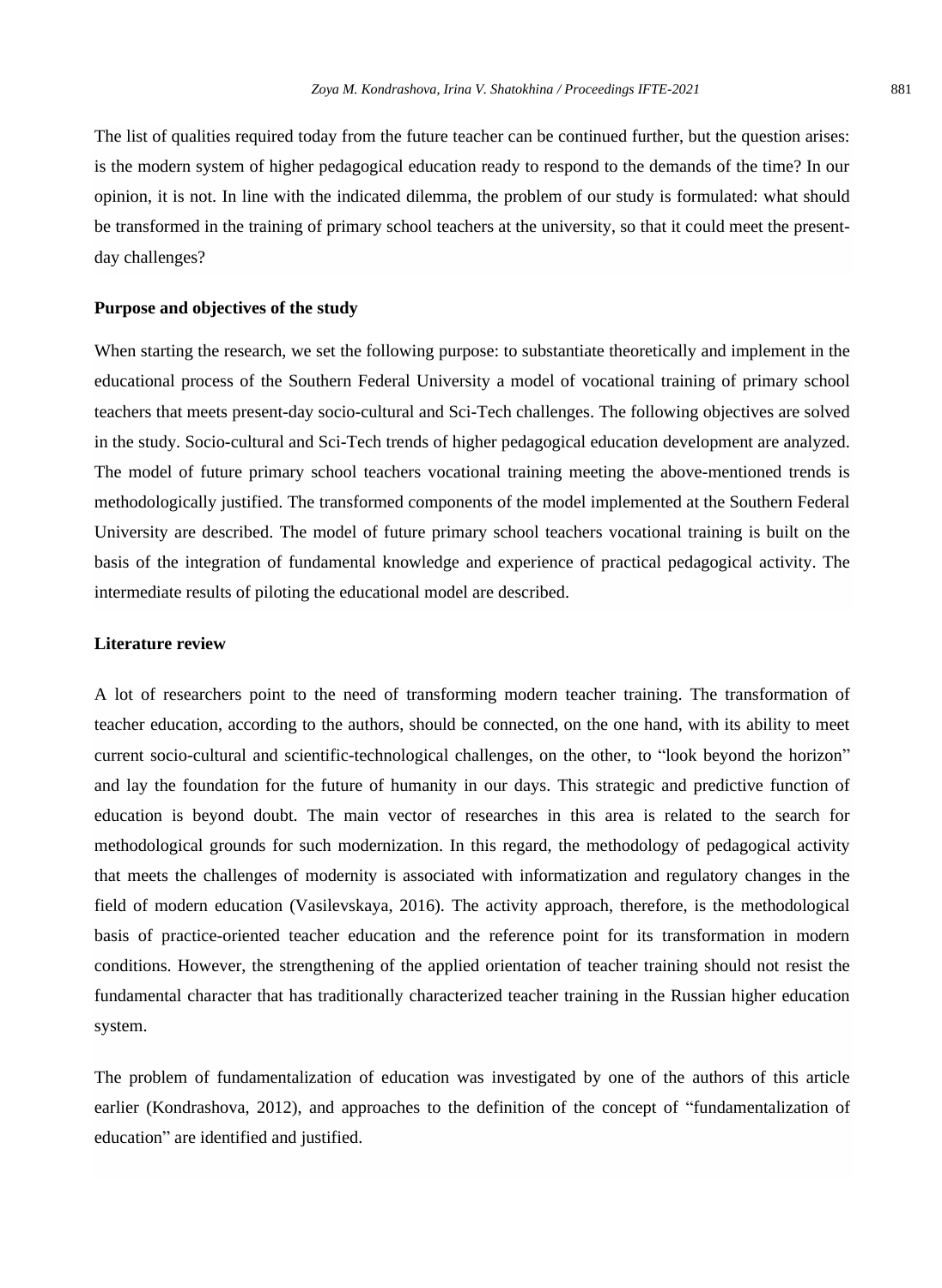The fundamentalization of education is a category that characterizes the content of education (Popov, 2013). The fundamentalization of education is one of the didactic principles of building modern educational systems, which permeates all the structural components of education (Sadovnikov, 2011). Fundamentalization of education is a category of quality of modern educational systems (Subetto, 2010; Sukhanov, 1996; Filippov & Tikhomirov, 2000). Researchers of the phenomenon of fundamentalization of education note that the opposition of fundamental and practice-oriented education is already a thing of the past. We can firmly say that today fundamental education is associated with the scientific search for truth, its socio-technological implementation and transmission to new generations (Bryzgalina, 2021). This synthesis is reflected both in the targets of higher education and in its structural components, such as content and process-diagnostic one (Efimov & Lapteva, 2017). Educational results contain professional, meta-professional and personal competencies, including: the ability to formulate, implement and defend professional position; self-control; mobility; search activity; readiness to solve problems; find and use various tools of intellectual activity; an open attitude to the world and people, manifested in the ability to communicate and cooperate with the carriers of alternative professional positions, life and religious views.

The content of education, which synthesizes an applied orientation and fundamentalism, is distinguished by a number of features: scientific character correlate with the knowledge that reflects the current state of the sciences, which are major for professional activity; interdisciplinary character related to a humanitarian component in the training of specialists of all profiles (cultural studies, art history, religious studies, philosophical concepts); universalism, associated with its construction, which ensures the formation of students' professionally significant abilities and personal qualities that retain significance throughout a person's life; practice orientation as a unity of professionally significant theories and practices that have proven their effectiveness, as well as having a conceptual, innovative character; axiological character as the representation of the experience of creative pedagogical activity and emotional-value relationships; openness as the deployment of scientific knowledge in accordance with the problems that reflect both the current state of science and the needs of modern society.

At the technological level, it is a scientific and educational process that represents the unity of universalization and specialization and consists of various types and forms of scientific research; individualization of scientific and educational students' trajectories; hybrid forms of organization of scientific and educational activities; transformation of teaching and learning on the basis of digital technologies; inclusion of the university in global research and educational networks while preserving the best national research and educational traditions; organization of quasi professional activities of students in the field of various practices; practical participation of expert representatives in the training of future specialists.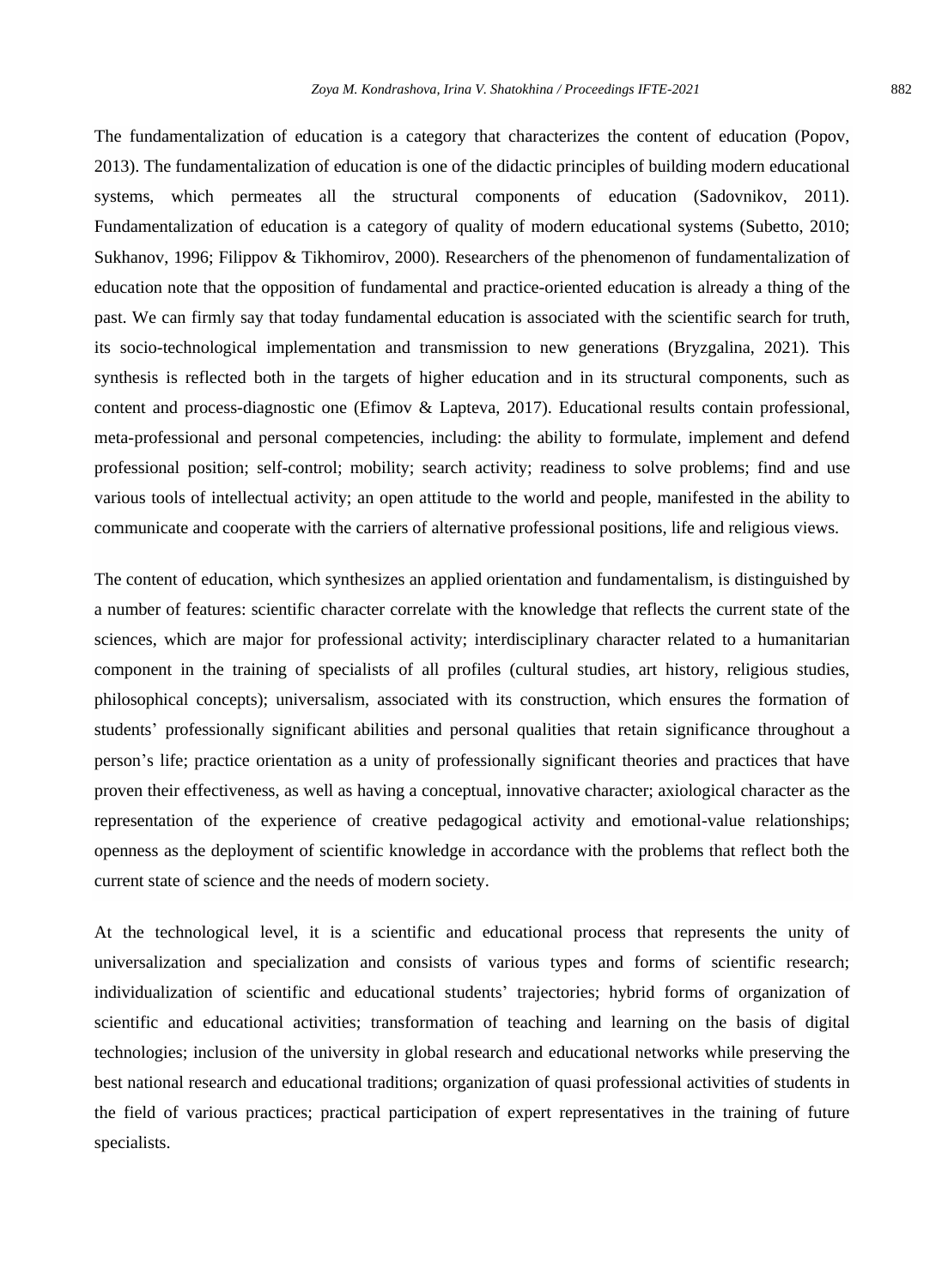#### **Methodology**

This study is based on the methodologically significant views of Kornetov (2016), Fadeev et al. (2020), according to which education is influenced by the socio-cultural framework of its existence and should meet the present-day challenges.

The methodological guidelines for our research were Shishov and Kalney's (2016) views on the vector of modern teacher education transformation, associated with the emergence of a new, anthropocentric paradigm, which is based on a human dimension in all spheres of knowledge and activity.

Significant for our research is the opinion of Bryzgalina (2021) according to which the confrontation between practice-oriented and fundamentalism in higher education is a thing of the past, and today it is associated with both the scientific search for truth, its transmission to the next generations, and its sociotechnological implementation.

Margolis (2015) studies traditional and innovative models of teacher training. The conceptual basis, according to the scientist, for the development of new models of teacher training that meet modern requirements, are the concepts of "practitioner-researcher" and "reflexive teacher". The concept of the practitioner-researcher is aimed at the formation of the teacher's professional thinking, the ability to professional actions and professional identity. The concept of a reflexive teacher is aimed at developing the ability to reflect and make professionally responsible decisions.

The conceptual basis was the connectivism theory of learning (Kerr, 2007), which is associated with the immersion of the student in the information environment, using various areas of communication between the participants of the educational process, with the ability to determine the relevance of the acquired knowledge in modern conditions.

The problem of building an educational environment in the conditions of digitalization of modern society is described by one of the authors of this paper in relation to the course of higher mathematics (Kondrashova & Solokhin, 2021).

The research was conducted in the Academy of Psychology and Pedagogy of the Southern Federal University, Rostov-on-Don (the region in Russia). Respondents were the students of the training direction 44.03.01 Pedagogical Education, major "Primary Education". Ninety-five students were tested in the study. Experimental group: 1st year students (entered 2019, full-time education) – twenty-six respondents; 1st year (entered 2019, part-time education) – twenty-one respondents.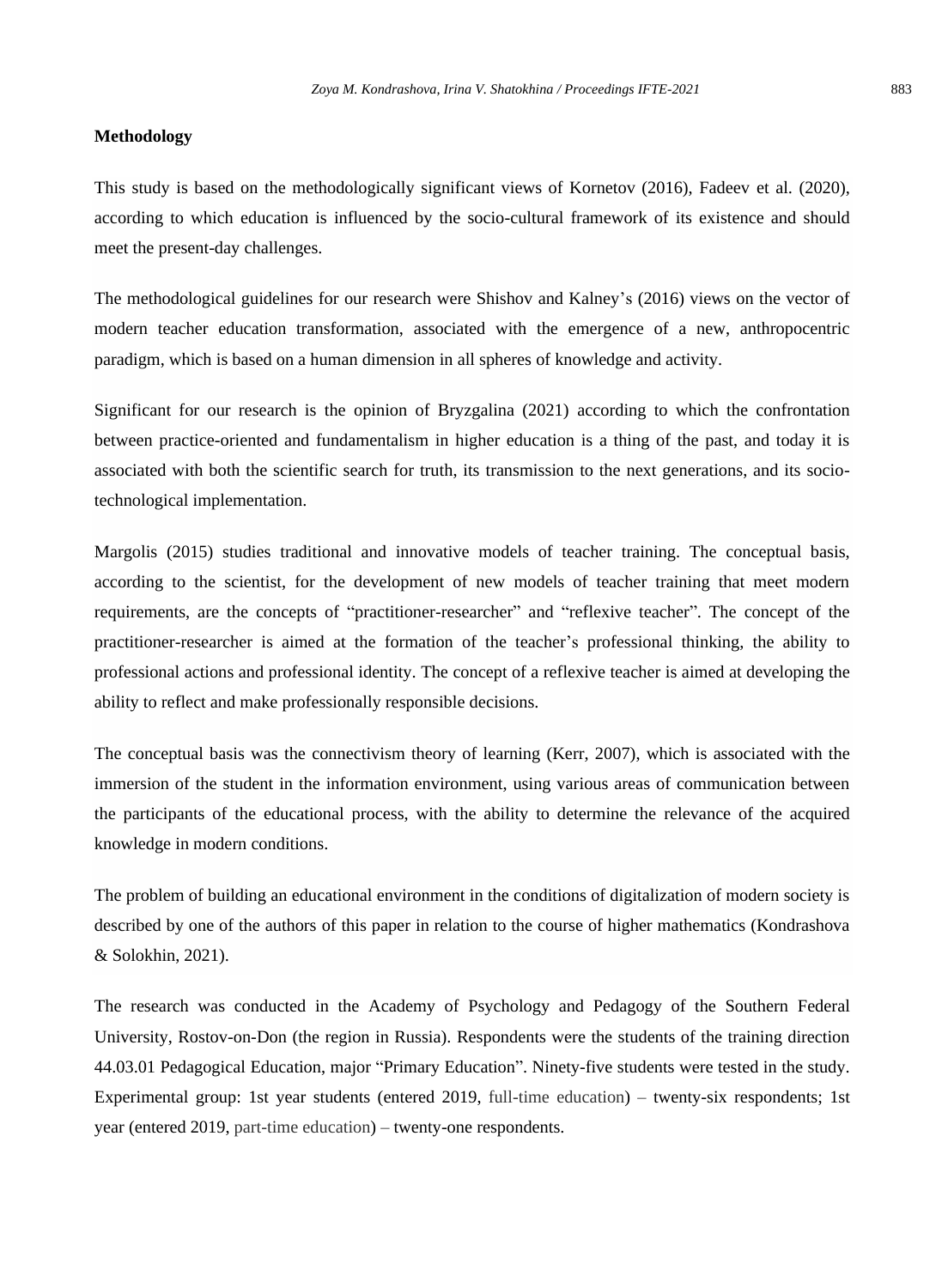Control group contained 2nd year students (entered 2018) – twenty-five respondents; 4th year students (entered 2017) – twenty-three respondents.

The implementation of the modernized educational model began in September 2019. The initial diagnostic cross-section was performed in May-June 2020, and the intermediate control cross-section was performed in April 2021.

The study was conducted with the use of the following research methods: the analysis of psychological and pedagogical methodological literature; the analysis of modern educational Internet resources; the survey of respondents using Google forms; comparative analysis of the results of experimental activity; statistical methods for processing the results of experimental activity (Pearson correlation coefficient, Wilcoxon's Ttest).

The following theoretical research methods were used: content analysis of psychological, pedagogical and methodological literature, the purpose of which was to examine the methodological approaches to building the model of primary school teacher training meeting the challenges of our time. The analysis of modern educational resources of the Internet was used to determine the possibilities of the digital environment for creating the educational model. Google Forms were used as practical research methods. The content of the Forms was developed by the authors of the study based on the curriculum. All the respondents received a consent form and an information sheet. The informed consent was agreed with the students involved and was re-established during the study. Pseudonyms have replaced the names of the participants. The participants were given an opportunity to withdraw from the study at any time.

The comparative analysis of the results of the initial and the intermediate stages of the study was carried out to identify the dynamics of the indicators of the level of competence formation. For statistical data processing, the Pearson correlation coefficient and the Wilcoxon T-test were used. The Pearson correlation coefficient allowed us to determine the relationship between the level of formation of self-skills competencies and the teacher's ability to empathize with the pupils. Wilcoxon's T-test confirmed a significant shift towards increasing the level of competence formation since the implementation of the modernized model of future primary school teachers training.

# **Results**

The results of the initial stage of experimental activity allowed us to identify the shortcomings of the existing model of primary school teacher training. Below we describe the indicators that serve as the features of the formation of professionally significant competencies for a modern primary school teacher.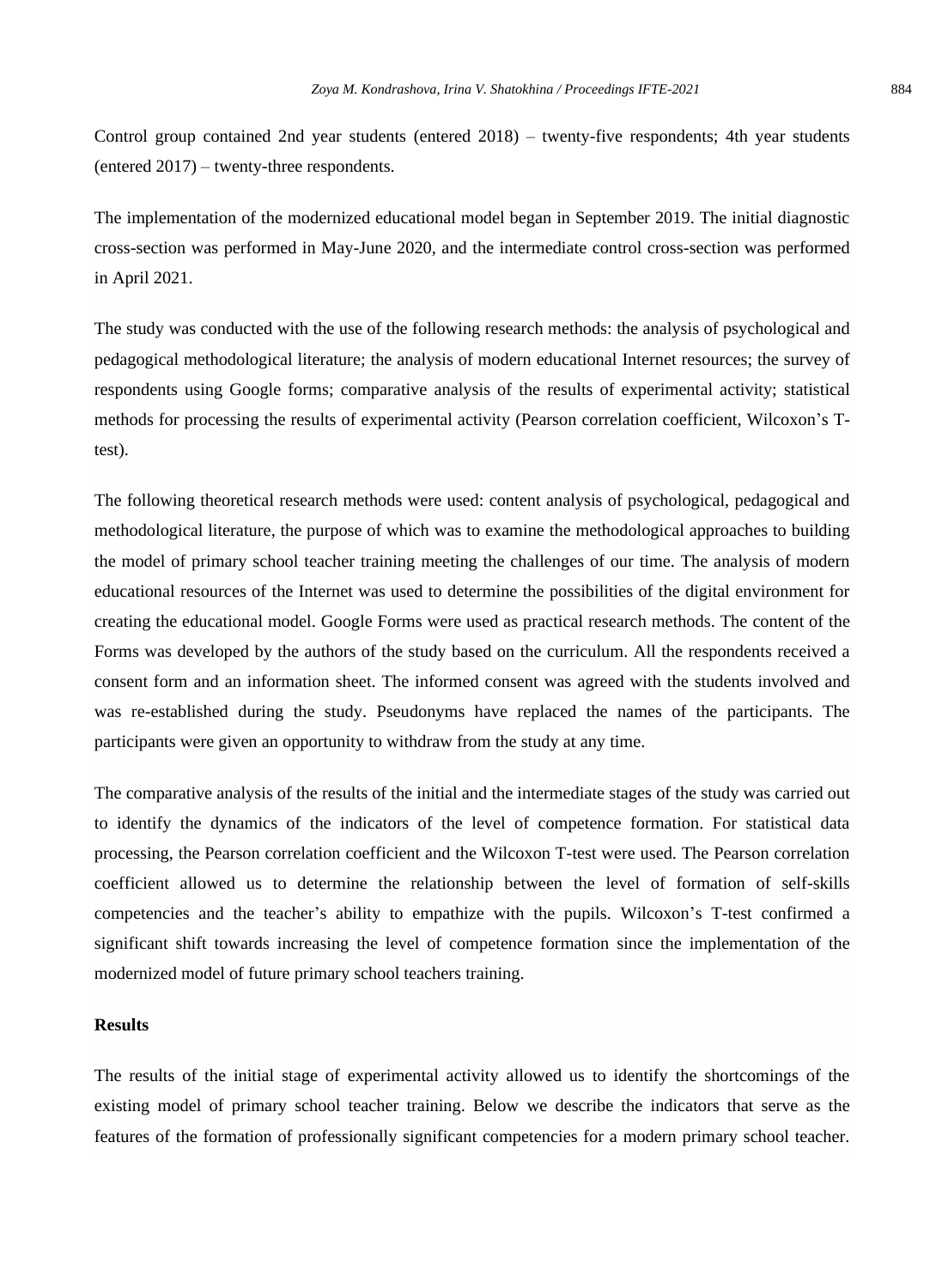We use the same indicators to determine the effectiveness of the experimental model of vocational training of primary school teachers, built on the basis of the synthesis of practice-oriented approach and the fundamentalization of the scientific and educational process. The same indicators became the basis for the selection and modifying test methods.

Indicators of *professional hard skills competencies* contain fundamental knowledge in the field of pedagogy and psychology, organization of pedagogical research, theories and methods of primary education, knowledge and skills in the field of digital educational platforms and resources, legal and ethical foundations of professional activity, the ability to use modern educational technologies, create original educational programs and technologies (teacher-theorist, teacher-researcher, teacher-practitioner).

Indicators of *professional soft skills competencies* contain developed systemic and critical thinking, the ability to carry out professional communication and intercultural interaction, to design the trajectory of selforganization and self-development (thinking teacher, communicating teacher, reflecting teacher).

Indicators of *professional self-skills competencies* contain a set of personal qualities necessary for a future primary school teacher to build a humanistic interaction with primary school students, being a pattern of activities and relationships with other people (openness, empathy, diligence, commitment, responsibility, etc.). One of the indicators of this competence formation is the ability to solve situational pedagogical tasks (teacher-Human, teacher-professional).

To determine the level of competence formation, a five-level scale was used (Selyanskaya, 2011):

Level 1 (deficient level) - unable to solve the given professional task;

Level 2 (understanding level, the level of reproductive task solution) - able to solve the given professional task using standard methods and according to pre-developed, established and prescribed procedures;

Level 3 (basic level, the level of innovative-reproductive task solution) - able to find non-standard methods of solving tasks, choosing the most effective procedures;

Level 4 (high level, innovative) - able to set goals and objectives of one's own professional activity, the activities of the subordinates and the organization as a whole, developing innovative methods and procedures;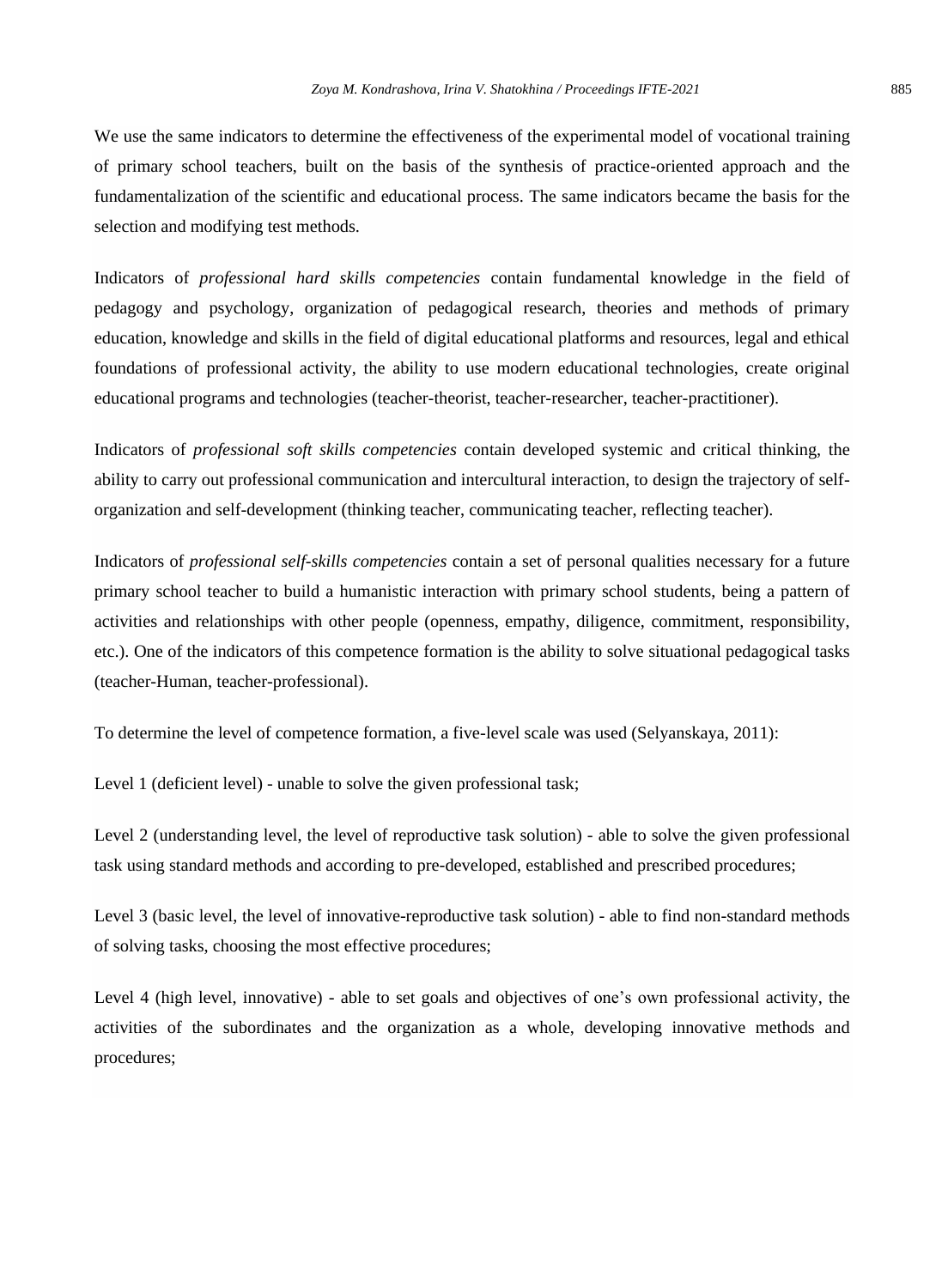Level 5 (strong level, innovative-and-creative) - able to develop the concepts of one's own professional activity, the activities of the subordinates and the organization as a whole on the basis of a multi-level assessment of the organization and the environment.

The implementation of the innovative educational model began in September 2019. It determined the selection of students for testing.

Table 1. Diagnostic results of the level of competence formation (respondents of the control and experimental groups)

| Professional and<br>pedagogical<br>competencies | Level | 1st year<br>(19/20)<br>(47)<br>$\frac{0}{0}$ | 2nd year<br>(20/21)<br>(47)<br>$\frac{0}{0}$ | 2nd year<br>(19/20)<br>(25)<br>$\frac{0}{0}$ | 4th year<br>(20/21)<br>(23)<br>$\frac{0}{0}$ |
|-------------------------------------------------|-------|----------------------------------------------|----------------------------------------------|----------------------------------------------|----------------------------------------------|
| Digital educational                             | 5     | 7                                            | 18                                           | 5                                            | 53                                           |
| resources: hard skills                          | 4     | 21                                           | 22                                           | 23                                           | 40                                           |
| competencies                                    | 3     | 28                                           | 30                                           | 29                                           | 7                                            |
|                                                 | 2     | 28                                           | 26                                           | 35                                           | $\boldsymbol{0}$                             |
|                                                 |       | 16                                           | $\overline{4}$                               | 8                                            | $\overline{0}$                               |
| Pedagogical                                     | 5     | $\boldsymbol{0}$                             | 12                                           | $\boldsymbol{0}$                             | 33                                           |
| research:                                       |       | 7                                            | 14                                           | 5                                            | 13                                           |
| hard skills                                     | 3     | 28                                           | 31                                           | 35                                           | 27                                           |
| competencies                                    | 2     | 50                                           | 39                                           | 53                                           | 27                                           |
|                                                 | 1     | 15                                           | 4                                            | 7                                            | $\Omega$                                     |
| Modern                                          | 5     | 5                                            | 19                                           | $\mathbf{0}$                                 | 56                                           |
| technologies: hard                              | 4     | 17                                           | 32                                           | 28                                           | 22                                           |
| skills competencies                             | 3     | 36                                           | 37                                           | 32                                           | 22                                           |
|                                                 | 2     | 36                                           | 10                                           | 36                                           | $\boldsymbol{0}$                             |
|                                                 |       | 6                                            | $\overline{2}$                               | 4                                            | $\mathbf{0}$                                 |
| Designing individual                            | 5     | 6                                            | 17                                           | $\Omega$                                     | 6                                            |
| trajectory and                                  | 4     | 29                                           | 24                                           | 4                                            | 33                                           |
| personal growth:                                | 3     | 28                                           | 31                                           | 29                                           | 33                                           |
| soft skills                                     | 2     | 21                                           | 28                                           | 47                                           | 28                                           |
| competencies                                    |       | 16                                           | $\mathbf{0}$                                 | $\mathbf{0}$                                 | $\overline{0}$                               |
| A set of personal                               | 5     | 5                                            | 15                                           | $\Omega$                                     | $\overline{4}$                               |
| qualities:                                      | 4     | 29                                           | 24                                           | 4                                            | 31                                           |
| self-skills                                     | 3     | 21                                           | 32                                           | 28                                           | 35                                           |
| competencies                                    | 2     | 23                                           | 29                                           | 48                                           | 30                                           |
|                                                 |       | 16                                           | $\mathbf{0}$                                 | $\mathbf{0}$                                 | $\overline{0}$                               |

Comparing the indicators of the control and experimental groups presented above, we came to the conclusion that when using the traditional model of primary school teacher training, more than 50% of students have a strong level of hard skills competencies formation, the formation of soft skills and selfskills competencies is at the level of understanding (basic level).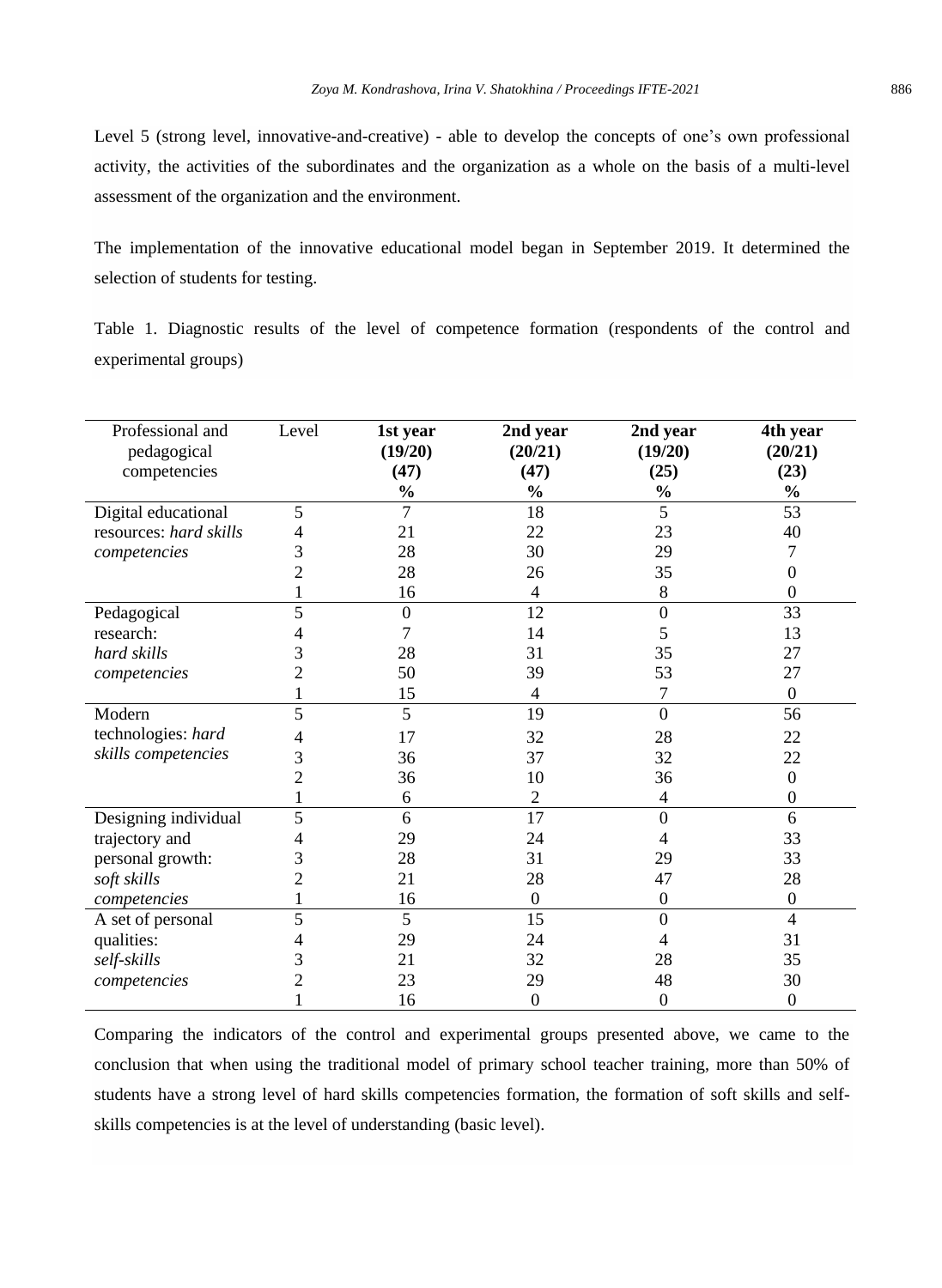These results confirm the need to develop an innovative model of primary school teachers training. The results of the study at the intermediate stage showed a significant growth of the level of competence formation among students of the experimental group. On average, the growth of the level of indicators of hard skills, soft skills and self-skills competencies is 15%.

Using the Wilcoxon T-test, we identified the direction and severity of changes of the indicators of competence formation of the experimental group students. In table 2 zero shifts are excluded, the number of observations is as less as the number of zero shifts.

We made the following two assumptions: the intensity of shifts in case of competence formation level growth is not higher than intensity of shifts in case of level drop; the intensity of shifts in case of competence formation level growth is higher than intensity of shifts in case of level drop.

| No             | Thefore          | Tafter         | <b>Differential</b> | $ t_{before} $<br>$ t_{after\vert}$ | Decomposition of<br>factors according<br>to the expert's | New grades |
|----------------|------------------|----------------|---------------------|-------------------------------------|----------------------------------------------------------|------------|
|                |                  |                |                     |                                     | assessment                                               |            |
| 1              | $\overline{4}$   | 5              | 1                   |                                     | 1                                                        | 14,5       |
| $\overline{c}$ | $\boldsymbol{0}$ | 1              |                     |                                     |                                                          | 14,5       |
| 3              | 4                | 5              |                     |                                     |                                                          | 14,5       |
| 4              | $\theta$         |                |                     |                                     |                                                          | 14,5       |
| 5              |                  | 3              | 2                   | 2                                   |                                                          | 14,5       |
| 6              | 4                | 5              |                     |                                     |                                                          | 14,5       |
| 7              | 1                | 3              | 2                   | 2                                   |                                                          | 14,5       |
| 8              | $\overline{0}$   |                |                     |                                     |                                                          | 14,5       |
| 9              | 4                | 5              |                     |                                     |                                                          | 14,5       |
| 10             | 3                | 4              |                     |                                     |                                                          | 14,5       |
| 11             | 3                | 4              |                     |                                     |                                                          | 14,5       |
| 12             | 4                | 5              |                     |                                     |                                                          | 14,5       |
| 13             | 3                | $\overline{4}$ |                     |                                     |                                                          | 14,5       |
| 14             | 3                | 4              |                     |                                     |                                                          | 14,5       |
| 15             | 3                | 4              |                     |                                     |                                                          | 14,5       |
| 16             | 3                | 5              | 2                   | 2                                   |                                                          | 14,5       |
| 17             | 3                | 5              | 2                   | 2                                   |                                                          | 14,5       |
| 18             | 4                | 5              |                     |                                     |                                                          | 14,5       |
| 19             | 4                | 5              |                     |                                     |                                                          | 14,5       |
| 20             | 4                | 5              |                     |                                     |                                                          | 14,5       |
| 21             | 4                | 5              |                     |                                     |                                                          | 14,5       |
| 22             | 4                | 5              |                     |                                     |                                                          | 14,5       |
| 23             | $\overline{0}$   |                |                     |                                     |                                                          | 14,5       |
| 24             | $\overline{0}$   |                |                     |                                     |                                                          | 14,5       |

Table 2. Diagnostic results of the degree of changes of the competence formation indicators (respondents of the experimental group)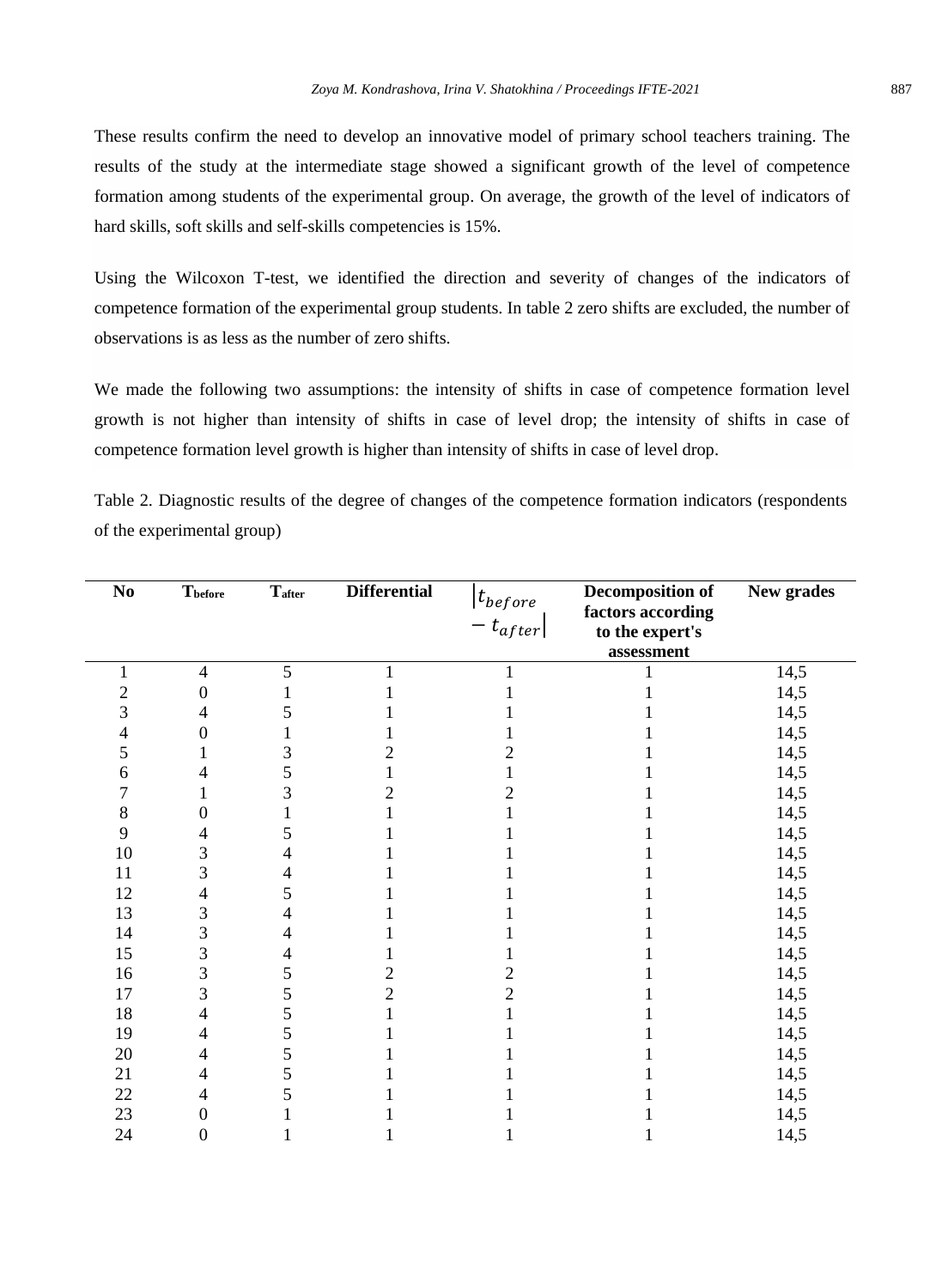*Zoya M. Kondrashova, Irina V. Shatokhina / Proceedings IFTE-2021* 888

| 25 |     |  |  | 14,5 |
|----|-----|--|--|------|
| 26 |     |  |  | 14,5 |
| 27 |     |  |  | 14,5 |
| 28 |     |  |  | 14,5 |
| 29 |     |  |  | 30,5 |
| 30 |     |  |  | 30,5 |
| 31 |     |  |  | 30,5 |
| 32 |     |  |  | 30,5 |
|    | Sum |  |  | 528  |
|    |     |  |  |      |

Checking the correctness of the matrix based on the calculation of the checksum

$$
\sum x_{ij} = \frac{(1+32)\cdot 32}{2} = 528
$$

 $Temp = 30,5+30,5+30,5+30,5 = 122$ 

Tcr = 175 ( $p < 0.05$ )

Tcr = 140 ( $p < 0.01$ )

 $122 < 140$ 

Consequently, the shift towards the growth of the level of competence formation due to the implementation of the modernized model of primary school teachers training is significant (natural).

To analyze the self-skills competencies, we used the test of the empathic potential of the personality (the method of rapid diagnosis of empathy), developed by Yusupov (1995). We assumed that the formation of self-skills competencies depends on the ability of the teacher to feel the inner world of the student, to be able to empathize with the students. As a statistical method, we used the Pearson correlation coefficient.

The level of competence formation (X)

Level of empathy (Y)

Table 3. Calculation of the Pearson correlation coefficient

| N <sub>0</sub> |  | Error<br>$a_{x}$ | Error<br>$a_{v}$ | $d_x \times d_y$ | $d_x^2$ | $u_{\gamma}$ |
|----------------|--|------------------|------------------|------------------|---------|--------------|
|                |  | 1,1              | ء,               | 2,04             | 2,89    | 1,44         |
|                |  | $-0.3$           | $-0.8$           | 0,24             | 0,09    | 0,64         |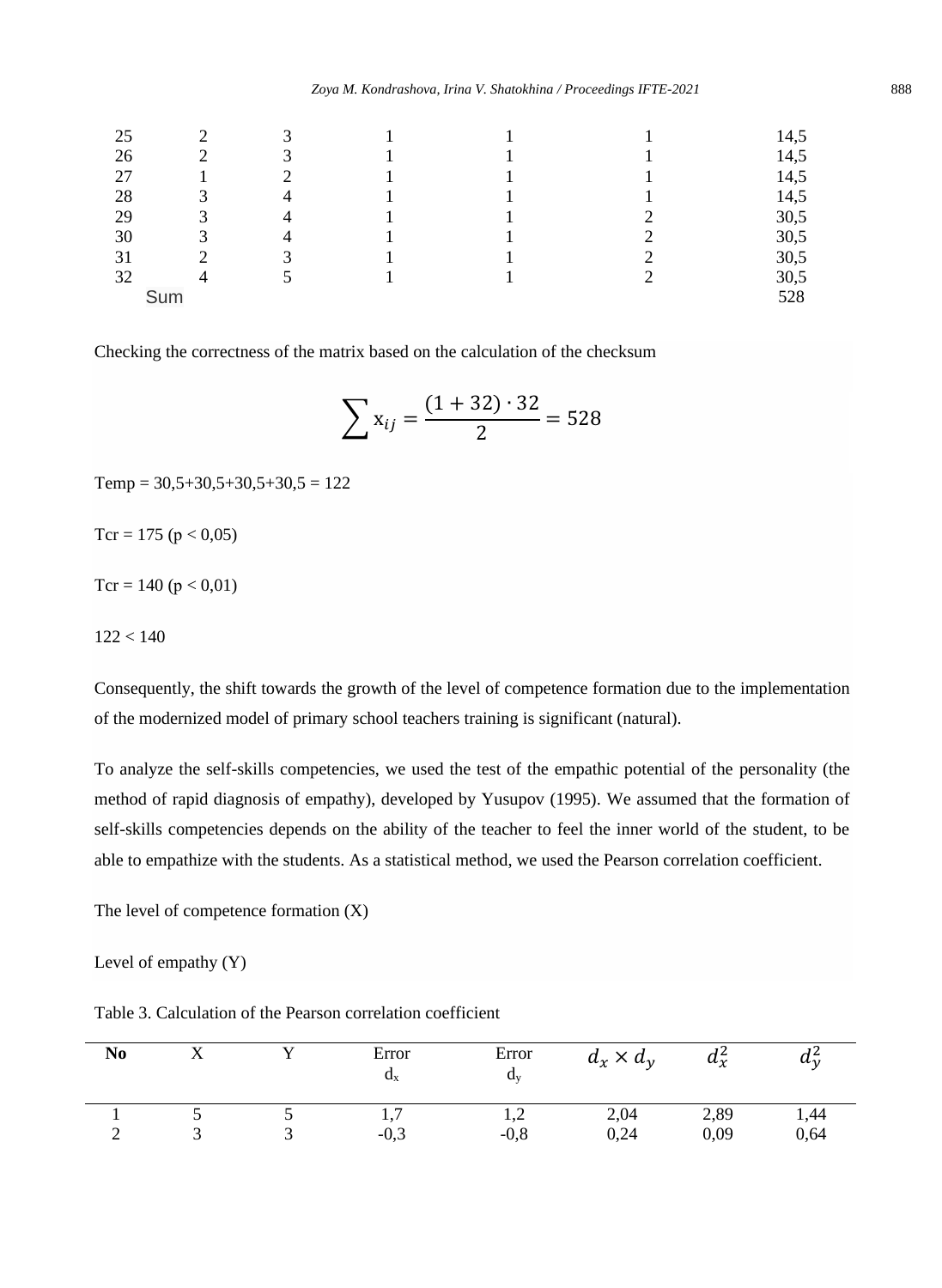| 3   | 3                        | 3              | $-0,3$ | $-0,8$     | 0,24    | 0,09  | 0,64 |
|-----|--------------------------|----------------|--------|------------|---------|-------|------|
| 4   | $\overline{\mathcal{L}}$ | $\overline{4}$ | 0,7    | 0,2        | 0,14    | 0,49  | 0,04 |
| 5   | 4                        | 4              | 0,7    | 0,2        | 0,14    | 0,49  | 0,04 |
| 6   | $\overline{2}$           | 3              | $-1,3$ | $-0,8$     | 1,04    | 1,69  | 0,64 |
| 7   | $\overline{2}$           | 3              | $-1,3$ | $-0,8$     | 1,04    | 1,69  | 0,64 |
| 8   | 5                        | 4              | 1,7    | 0,2        | 0,34    | 2,89  | 0,04 |
| 9   | 5                        | 4              | 1,7    | 0,2        | 0,34    | 2,89  | 0,04 |
| 10  | $\overline{\mathcal{L}}$ | 5              | 0,7    | 1,2        | 0,84    | 0,49  | 1,44 |
| 11  | $\overline{\mathcal{L}}$ | $\overline{4}$ | 0,7    | 0,2        | 0,14    | 0,49  | 0,04 |
| 12  | 4                        | $\overline{4}$ | 0,7    | 0,2        | 0,14    | 0,49  | 0,04 |
| 13  | $\overline{2}$           | 3              | $-1,3$ | $-0,8$     | 1,04    | 1,69  | 0,64 |
| 14  | 5                        | $\overline{4}$ | 1,7    | 0,2        | 0,34    | 2,89  | 0,04 |
| 15  | $\overline{c}$           | 3              | $-1,3$ | $-0,8$     | 1,04    | 1,69  | 0,64 |
| 16  | 5                        | $\overline{4}$ | 1,7    | 0,2        | 0,34    | 2,89  | 0,04 |
| 17  | $\overline{c}$           | 3              | $-1,3$ | $-0,8$     | 1,04    | 1,69  | 0,64 |
| 18  | 4                        | 5              | 0,7    | 1,2        | 0,84    | 0,49  | 1,44 |
| 19  | 4                        | 4              | 0,7    | 0,2        | 0,14    | 0,49  | 0,04 |
| 20  | 4                        | 4              | 0,7    | 0,2        | 0,14    | 0,49  | 0,04 |
| 21  | 4                        | 4              | 0,7    | 0,2        | 0,14    | 0,49  | 0,04 |
| 22  | $\overline{c}$           | 3              | $-1,3$ | $-0,8$     | 1,04    | 1,69  | 0,64 |
| 23  | $\overline{c}$           | 3              | $-1,3$ | $-0,8$     | 1,04    | 1,69  | 0,64 |
| 24  | $\overline{c}$           | 3              | $-1,3$ | $-0,8$     | 1,04    | 1,69  | 0,64 |
| 25  | 5                        | 5              | 1,7    | 1,2        | 2,04    | 2,89  | 1,44 |
| 26  | $\overline{c}$           | 3              | $-1,3$ | $-0,8$     | 1,04    | 1,69  | 0,64 |
| 27  | 3                        | 4              | $-0,3$ | 0,2        | $-0,06$ | 0,09  | 0,04 |
| 28  | 5                        | 4              | 1,7    | 0,2        | 0,34    | 2,89  | 0,04 |
| 29  | 3                        | 4              | $-0,3$ | 0,2        | $-0,06$ | 0,09  | 0,04 |
| 30  | 5                        | 5              | 1,7    | 1,2        | 2,04    | 2,89  | 1,44 |
| 31  | 3                        | 4              | $-0,3$ | 0,2        | $-0,06$ | 0,09  | 0,04 |
| 32  |                          |                |        |            |         |       |      |
| 33  | 3<br>3                   | 4              | $-0,3$ | 0,2<br>0,2 | $-0,06$ | 0,09  | 0,04 |
|     | $\overline{c}$           | 4              | $-0,3$ |            | $-0,06$ | 0,09  | 0,04 |
| 34  | $\overline{c}$           | 3              | $-1,3$ | $-0,8$     | 1,04    | 1,69  | 0,64 |
| 35  |                          | 3              | $-1,3$ | $-0,8$     | 1,04    | 1,69  | 0,64 |
| 36  | $\overline{c}$           | 3              | $-1,3$ | $-0,8$     | 1,04    | 1,69  | 0,64 |
| 37  | 3                        | $\overline{4}$ | $-0,3$ | 0,2        | $-0,06$ | 0,09  | 0,04 |
| 38  | 3                        | 4              | $-0,3$ | 0,2        | $-0,06$ | 0,09  | 0,04 |
| 39  | 3                        | 4              | $-0,3$ | 0,2        | $-0,06$ | 0,09  | 0,04 |
| 40  | 4                        | 5              | 0,7    | 1,2        | 0,84    | 0,49  | 1,44 |
| 41  | 4                        | $\overline{4}$ | 0,7    | 0,2        | 0,14    | 0,49  | 0,04 |
| 42  | $\overline{c}$           | $\overline{4}$ | $-1,3$ | 0,2        | $-0,26$ | 1,69  | 0,04 |
| 43  | 3                        | $\overline{4}$ | $-0,3$ | 0,2        | $-0,06$ | 0,09  | 0,04 |
| 44  | 3                        | $\overline{4}$ | $-0,3$ | 0,2        | $-0,06$ | 0,09  | 0,04 |
| 45  | 3                        | $\overline{4}$ | $-0,3$ | 0,2        | $-0,06$ | 0,09  | 0,04 |
| 46  | 3                        | $\overline{4}$ | $-0,3$ | 0,2        | $-0,06$ | 0,09  | 0,04 |
| 47  | 3                        | $\overline{4}$ | $-0,3$ | 0,2        | $-0,06$ | 0,09  | 0,04 |
| 155 | 180                      |                |        | 23,38      | 51,83   | 18,68 |      |

The arithmetic mean for X and Y: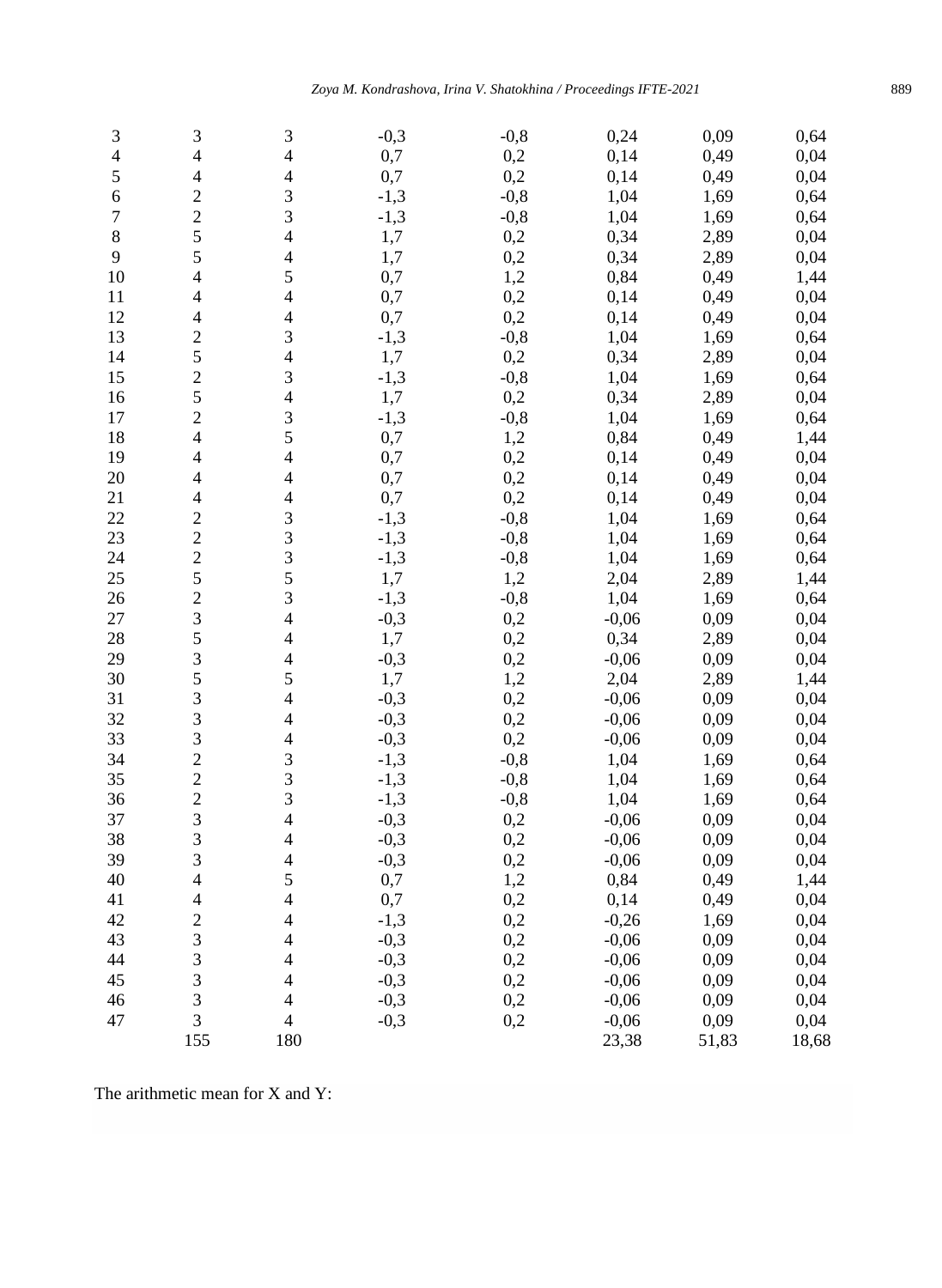$$
M_{\chi} = \frac{155}{47} = 3.3; M_{\gamma} = \frac{180}{47} = 3.8
$$

The amount of deviation from the arithmetic mean for each of the compared indicators:

$$
d_x = X - M_x u d_y = Y - M_y.
$$

Parameter of the Pearson correlation coefficient according to the following formula:

$$
r_{xy} = \frac{\sum (d_x \times d_y)}{\sqrt{(\sum d_x^2 \times \sum d_y^2)}} = \frac{23,38}{\sqrt{51,83 \times 18,68}} = 0,7514
$$

Parameter of the T-criterion for the evaluation of the statistical significance of the correlation:

$$
t_r = \frac{r_{xy}\sqrt{n-2}}{\sqrt{1-r_{xy}^2}} = \frac{0.75\sqrt{47-2}}{\sqrt{1-0.75^2}} = 7.6.
$$

The critical value of the T-criterion is found in the table, where for the number of degrees of freedom  $f =$  $n - 2 = 45$  and the level of significance p = 0,01 value,  $t_{cr} = 2.69$ . The calculated value  $t_r = 7.6$  is more than  $t_{cr} = 2.69$ , therefore, the relationship is statistically significant.

The Pearson correlation coefficient is 0.75, which corresponds to a very close relationship between the level of self-skills development of the student's competencies and the level of empathy. This correlation is statistically significant  $(p<0.01)$ .

The intermediate cross-section, the results of which are presented above, allowed us to justify the need for a personal-activity model of teacher training. The results validated its effectiveness.

# **Discussion**

According to the study, the piloting of the educational model, built on the basis of the integration of practice- and fundamental-oriented approaches, caused the growth of the level of the following students' competences: hard skills, soft skills and self-skills competences. Students have fundamental knowledge in the field of Pedagogy and Psychology, theories and methods of primary education, knowledge and skills in the field of digital educational platforms and resources, legal and ethical foundations of professional activity, the ability to use modern educational technologies.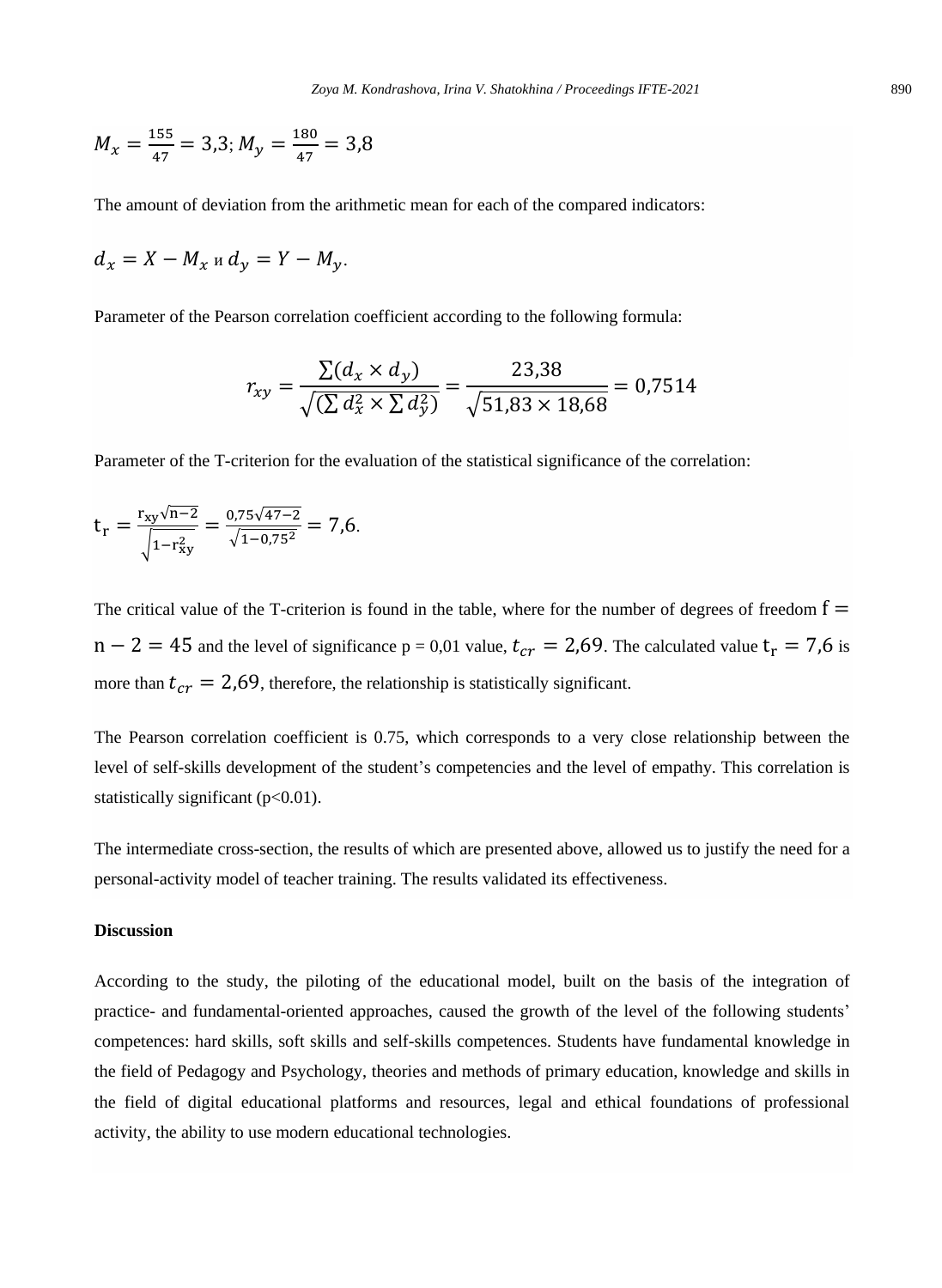They are characterized by a rather developed systemic and critical thinking, the ability to carry out professional communication and intercultural interaction, to design the trajectory of self-organization and self-development. Students are characterized by a set of personal qualities necessary for a future primary school teacher: openness, empathy, diligence, commitment, responsibility and many others.

Therefore, modern teacher training should be transformed according to the educational model built on the basis of the integration of practice-orientation and the fundamentalization of the scientific and educational process. The modernized educational model should include the following structural components: target, content, and technological ones.

*The target component* of the personal-activity model of pedagogical education is aimed at the formation of future primary school teachers' professional and pedagogical competencies, which can be differentiated into the following groups: hard skills (professional skills of applied orientation), soft skills (metaprofessional skills), self-skills (personal qualities).

The peculiar features of *the content component* of the educational model are:

scientific character as the compliance with the current state of the sciences that are basic for the elementary school teacher's professional activity, as well as sciences that provide a general vision of nature and humanity (so called humanities);

interdisciplinarity as the integration of subject theories and techniques within the educational modules (for example, Theories and Technologies of Primary Mathematical Education), as well as the combining of training and school practices;

universalism as the training courses providing the formation of such meta-skills as analytical and critical reading of large volume texts, the ability to carry out research projects and to turn subject knowledge into innovative practices;

practice-orientation is associated with the study of theories and practices of primary education that have proven their effectiveness (the systems of D. B. Elkonin - V. V. Davydov, L. V. Zankov, "School of Russia", "School of the XXI Century", etc.), as well as having a conceptual, innovative character (International Baccalaureate (IB), project-based learning (PBL), STE(A)M-practices in primary education, blended learning technologies;

axiological character as the learning courses and practices that encourage students to creative pedagogical activity and form their emotional-and-value attitude to the profession.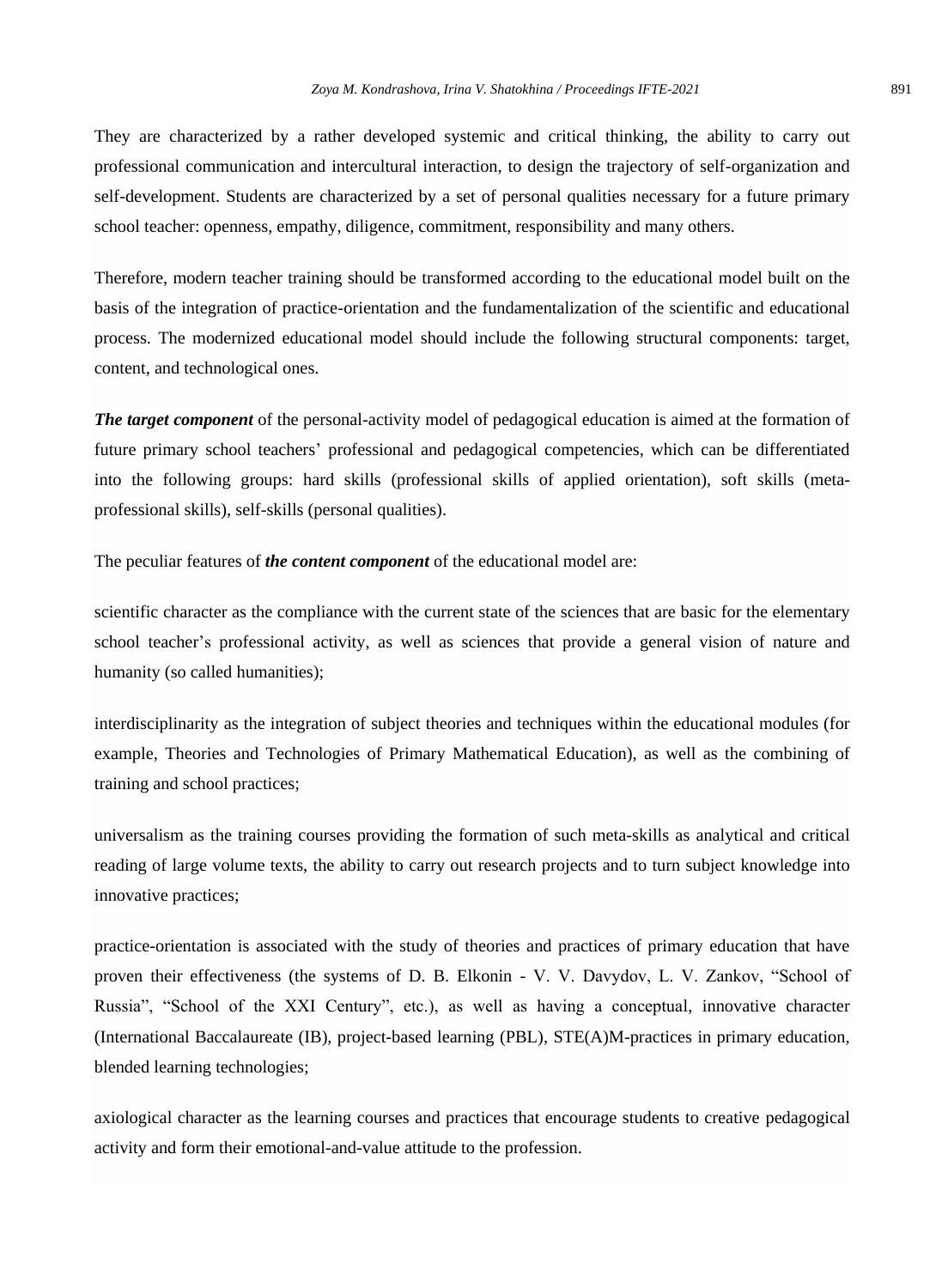*The technological component* reflects the unity of the universalization and specialization of teacher training and consists of:

various types and forms of scientific research, educational and extracurricular activities: interdisciplinary and problem-oriented researches; scientific and educational projects in team and network formats;

individualized students' scientific and educational trajectories, based on both their individual capabilities and needs, and on constantly changing economic and educational challenges;

hybrid forms of organization of scientific and educational activities, such as blended learning as the use of online and offline educational technologies, as well as the study of open online courses by students;

digital transformation of education as the increasing access to information within the electronic educational environment of the university and open digital educational platforms and resources; creation and use of multimedia educational resources by lecturers;

participation of experts-representatives of educational organizations in the training and assessment of future primary school teachers.

It should be noted, however, that it is necessary to improve the above-described educational model from the point of view of the formation of students' self-skills competencies. This is due to the fact that we are dealing with the inner world of the individual, the formation of which is an extremely complex and unpredictable process. The empirical study of personal qualities is also difficult due to the lack of appropriate diagnostics. It is important from this point of view that our empirical study revealed a significant connection of this group of competencies with the empathic potential of the individual (the Pearson correlation coefficient is 0.75).

# **Conclusion**

The study allows us to make the following conclusions. The challenges of the emerging scientific and technological civilization require the modernization of the university teacher training. The transformed higher education training of future teachers should not only meet the challenges of modernity, but also lay the foundations for the future development of human civilization, so it needs to be transformed according to the anthropocentric paradigm, the distinctive feature of which is the human dimension in all spheres of knowledge and social life.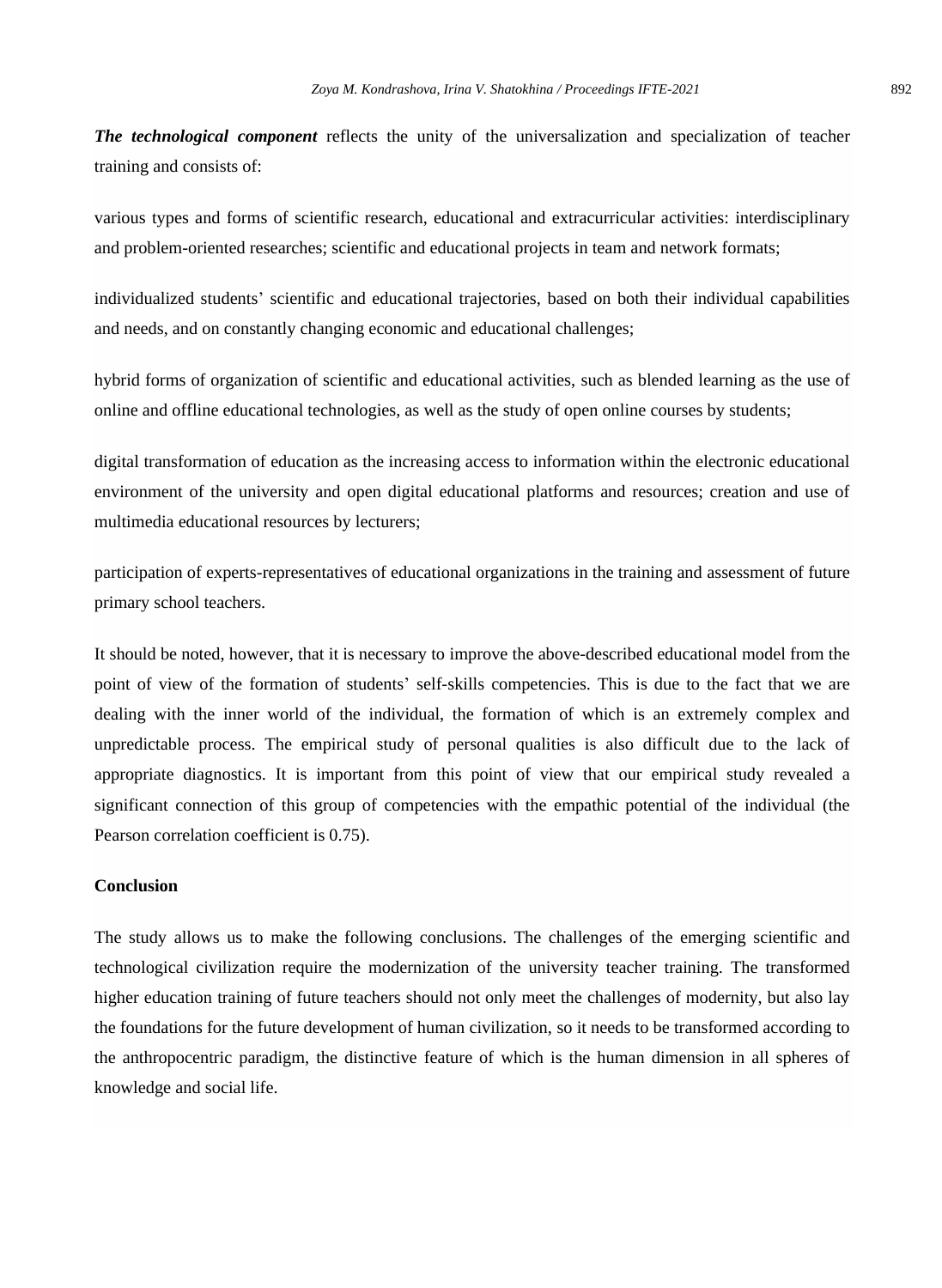The essence of the personal-activity model of future primary school teachers vocational training, being piloted at the Academy of Psychology and Pedagogy of the Southern Federal University, is the synthesis of practice- and fundamental-oriented approaches to the design of target, content and technological constituent components. As a research perspective, we can indicate the improvement of the structural components of this model from the viewpoint of the formation of students' professional self-skills competencies, i.e. personal qualities necessary for a modern primary school teacher. The results of the study can be used for the development of educational programs of practice-oriented training of future primary school teachers in the system of higher pedagogical education.

## **Funding**

The authors have no funding to report.

## **Competing interests**

The authors have declared that no competing interests exist.

#### **Acknowledgements**

The authors have no support to report.

## **References**

- Bryzgalina, E. V. (2021). Fundamental education in a modern university as a response to modern challenges. *Proceedings of Voronezh State University*, 5-9.
- Bulin-Sokolova, E. I., Obukhov, A. S., & Semenov, A. L. (2014). Emerging teacher education. Direction of changes and first practical steps. *Psychological Science and Education, 19*(3), 207-226.
- Efimov, V. S., & Lapteva, A. V. (2017). University 4.0: Philosophical and methodological analysis. *University Management: Practice and Analysis, 21*(1), 16-29.
- Fadeev, A. S., Zmeev, O. A., & Gazizov, T. T. (2020). University model 4.0. *Pedagogical Review, 30*(2), 172-178.
- Filippov, V. M., & Tikhomirov, V. P. (2000). *Open education - the strategy of the XXI century for Russia*. Moscow: Izdatel'stvo MESI.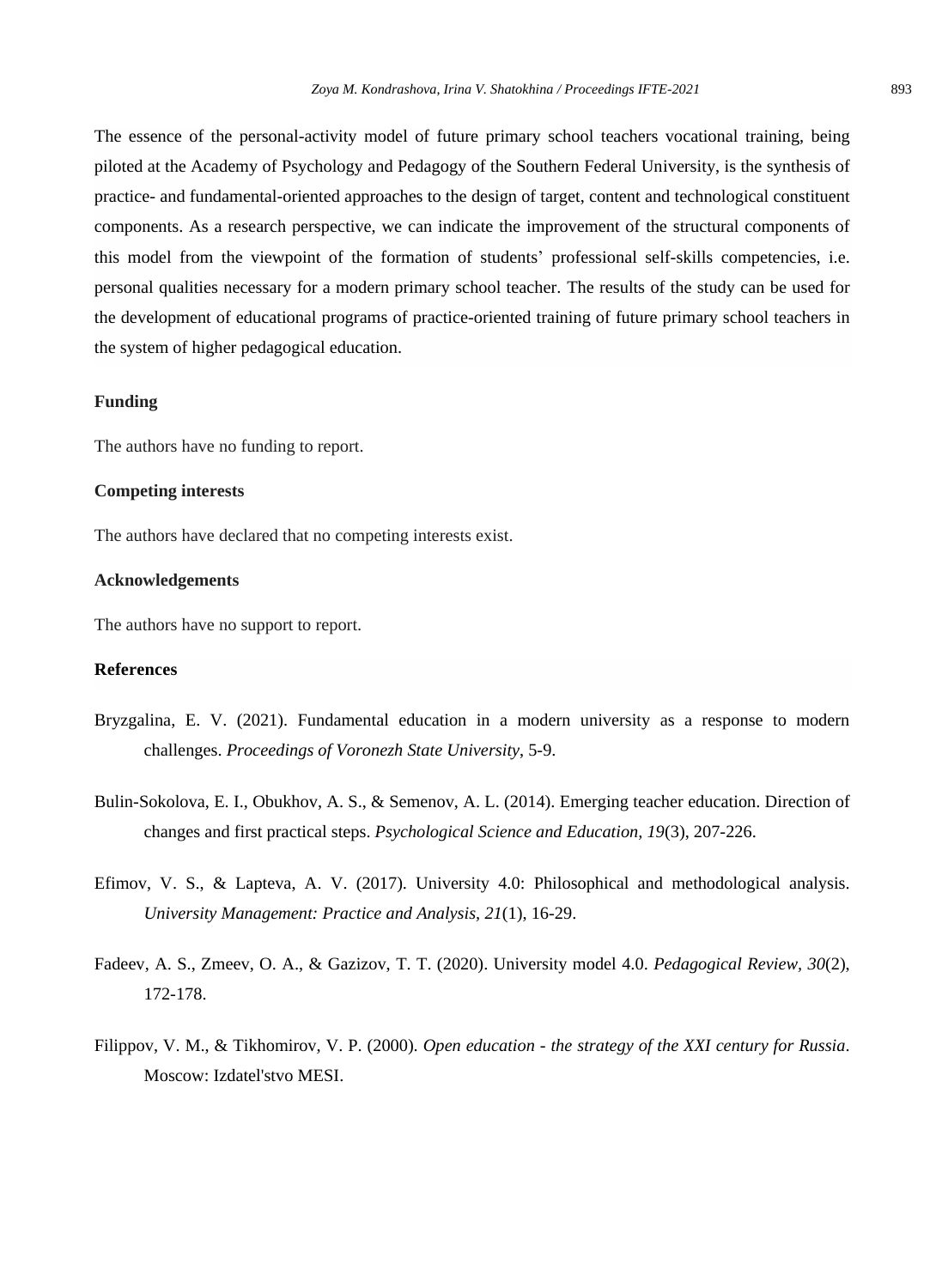- Guruzhapov, V. A. (2017). Promoting practice-oriented training of primary school teachers in bachelor's programmes in Educational Psychology. *Psychological Science and Education, 22*(2), 40-53.
- Guseva, T. K., Pivnenko, P. P., & Shatokhina, I. V. (2015). Prospects and content of modernization of university training of primary school teachers in the framework of the applied Bachelor's degree. *Science, Education, Innovations: The Southern Dimension, 43*(5), 34-39.
- Kerr, B. (2007, February). A challenge to connectivism. Transcript of Keynote Speech. In *Online Connectivism Conference.* http://ltc.umanitoba.ca/wiki/index.php?title=Kerr\_Presentation
- Kondrashova, Z. M. (2012). Fundamentalization of scientifically-methodical training of elementary school teachers. *Modern Studies of Social Issues, 10*(2). Retrieved from [https://cyberleninka.ru/article/n/fundamentalizatsiya-nauchno-metodicheskoy-podgotovki-uchitelya](https://cyberleninka.ru/article/n/fundamentalizatsiya-nauchno-metodicheskoy-podgotovki-uchitelya-nachalnyh-klassov)[nachalnyh-klassov](https://cyberleninka.ru/article/n/fundamentalizatsiya-nauchno-metodicheskoy-podgotovki-uchitelya-nachalnyh-klassov)
- Kondrashova, Z. M., & Solokhin, N. N. (2016). Geometric training of first course students: main problems and ways of their solution in modern educational conditions. *International research journal, 53*(11), 42-44*.* doi: 10.18454/IRJ.2016.53.053
- Kondrashova, Z. M., & Solokhin, N. N. (2021). Potential of the higher mathematics course in digital education. In *SHS Web of Conferences* (Vol. 98). EDP Sciences. doi: https://doi.org/10.1051/shsconf/20219805030
- Kornetov, G. B. (2016). What is education? *Academia. Pedagogical Journal of the Moscow Region, 3*, 48- 54.
- Margolis, A. A. (2014). The requirements for the modernization of basic professional education program (BPEP) of teachers training in accordance with the Professional standard of the teacher: proposals for the implementation of the activity approach in teachers training. *Psychological Science and Education, 19*(3), 105-126.
- Margolis, A. A. (2015). Teacher training models in applied bachelor and pedagogical master programs *Psychological Science and Education, 20*(5), 45-64.
- Popov, N. I. (2013). Fundamentalization model for professional training of mathematicians at university. *Izvestiya of Saratov University. New Series. Ser. Educational Acmeology. Developmental Psychology, 2*(1), 86-91.